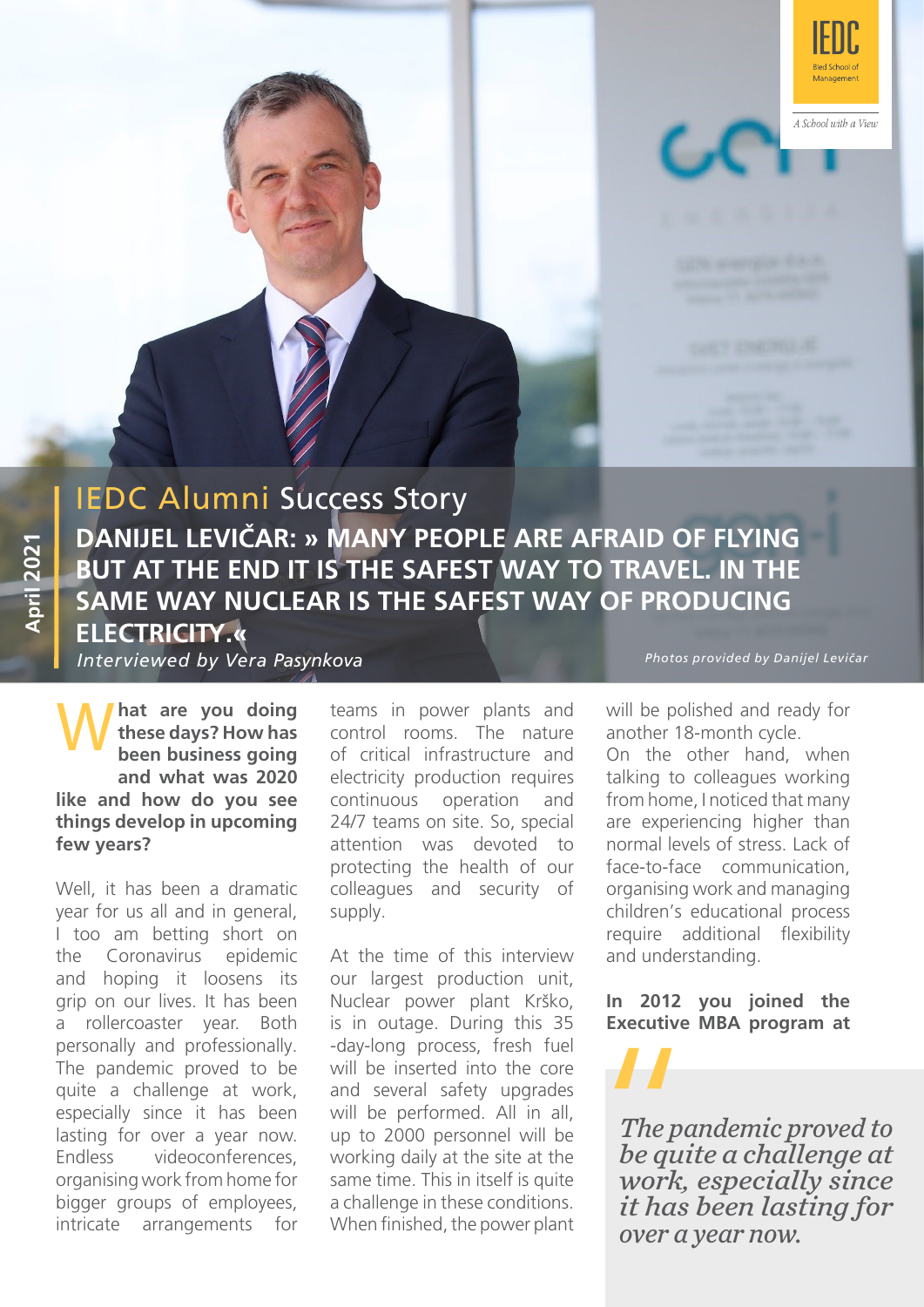**IEDC. Your background was a bit unusual. At that time you were working for the International Atomic Energy Agency and previously for the European Commission. Your first degree is in physics. Would you recall why did you decide to pursue the MBA degree at that time? Why did you think it would have been useful for you?** 

My professional path might look a bit unusual but judging from my perspective it followed the path across the energy landscape that took me to my current destination. After the MBA graduation it took several more turns before I settled at GEN energija – the place I feel as my home ground.

Energy business has two opposing faces. It has a regulated and a deregulated part. While the production and energy prices are being set freely at the energy markets, the flow of energy through the wires is a precisely regulated and supervised business. Electricity is essential for the functioning of practically all aspects of society, that is why it has become of strategic importance for today's modern world. Therefore, to make soundest possible business decisions, I find it necessary to

*Electrification of mobility, heating, cooling, and other new technologies are setting the trend for doubling today's electricity consumption by 2050.*  Electrifi<br>
Electrifi<br>
heating<br>
other n<br>
are set

understand this duality and the technical background behind it. This served as guidance when choosing my education and career.

The IEDC MBA programme fitted perfectly in that plan as it gave me understanding of financial tools, market and broadened my managerial skills. Besides the knowledge I

**preventatively, for a short period of time. Where do you see the future of the energy supply sector? Is technology developing fast enough to satisfy our energy needs? Is it fusion that is the future? What about the electricity grids and issues of energy losses and development of superconductors, etc?** 



have had, it was an opportunity to meet and get to know many exciting, smart and out-of-the box thinking people from all walks of life. With many of them I am still in contact with.

**A question to you as a physicist and someone working for years in energy sector, including serving as an engineer in a nuclear plant in Krško at some point. Which energy sources nowadays are the greenest and most sustainable? How safe are nuclear plants? We've witnessed a few disasters in other parts of the world in recent years, and a recent earthquake in Petrinja nearby in December, for instance, had Krško plant to shut down** 

#### **Where is it all going?**

World megatrends electrification, decarbonisation, and digitalisation – are leading the way for future infrastructure development. Electrification of mobility, heating, cooling, and other new technologies are setting the trend for doubling today's electricity consumption by 2050. The future energy systems therefore need to ensure high reliability, accessibility and inevitably will have to be clean at the same time. I am a firm believer that a combination of nuclear and renewable sources is the right solution for the future energy systems.

Technological development of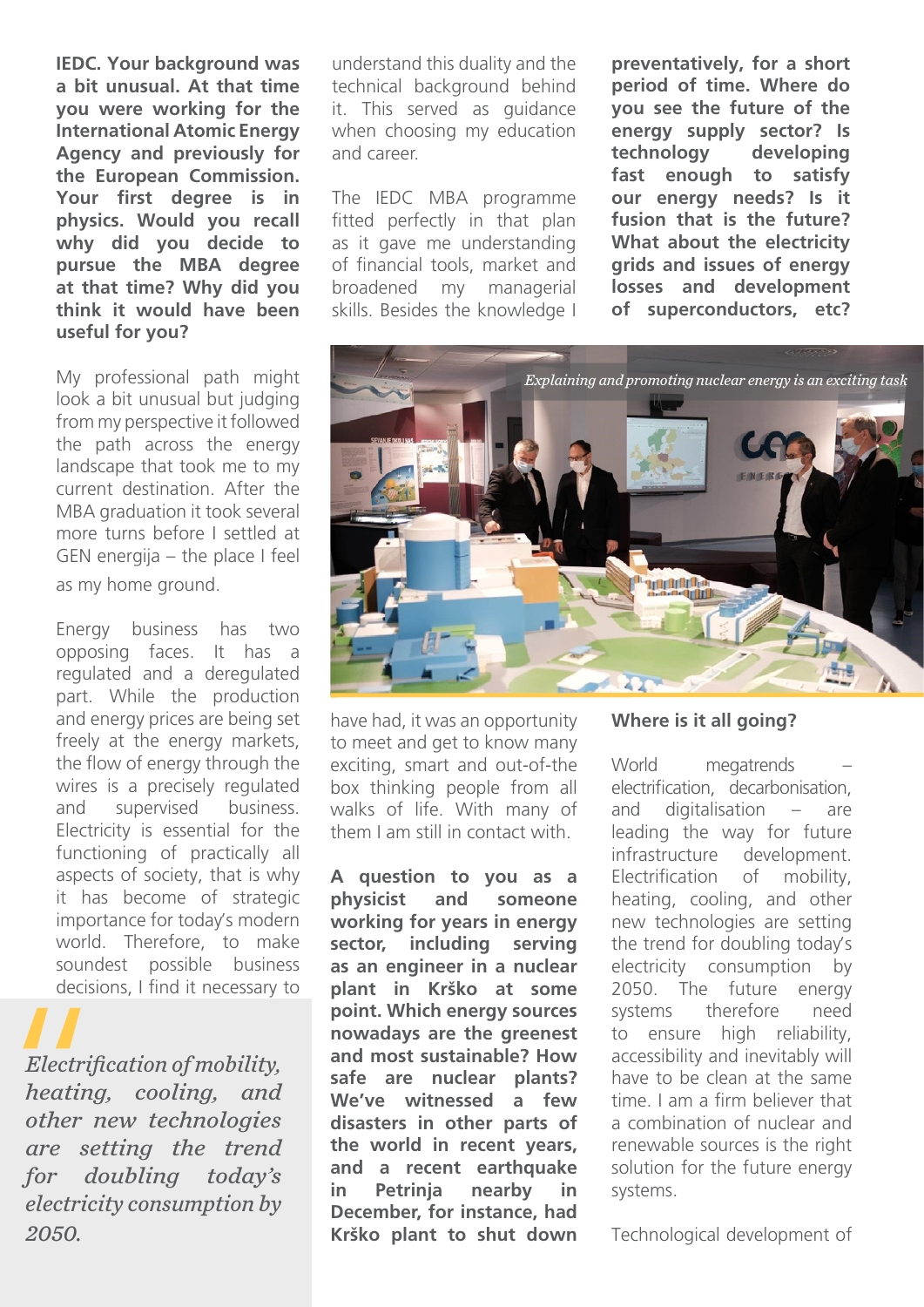our society will always require clean energy. It is also a physical fact that energy production will always require effort and will therefore never be too cheap to measure. The truth is embodied in the famous Einstein's equation E=mc<sup>2</sup>. Nevertheless, it is in our DNA to pursue the dream of technological advancement. The nature itself is showing us that the Sun is this limitless source, with the ITER Project being proof of this concept. Humanity and science are pursuing to develop and control fusion for energy purposes. This is certainly the ultimate energy source as we see it from today's state of the art technology.

Currently we can harness nuclear energy through the process of fission. Today it is the most efficient way of producing vast quantities of electricity from an extremely energy -dense source – therefore using little material on a very limited space, without GHG emissions and preserving clean air and biodiversity. Concerning safety of nuclear it is like airplane travel. Many people are afraid of flying but at the end it is the safest way to travel. In the same way nuclear is the safest way of producing electricity. Putting all the dimensions together, nuclear energy is CO2 free, extremely reliable and abundant.

Despite the obvious perception issues that nuclear faces, recently a major breakthrough has happened policy-wise. The European Commission's research and policy making institution (Joint research centre – JRC) analysed the environmental impact of nuclear



and declared it a sustainable green source. This decision has an ability to transform the role and perception of nuclear and put it at the core of our future energy systems.

**Back to management topics, being a COO in GEN energija, what are the major issues you find hard/ easy to deal with? Would you agree that the COO role can be compared to a triage doctor – constantly fixing and identifying issues, preventing them from becoming major issues? What would you say are the most important qualities for a COO?**

A fellow IEDC alumnus once

told me the best management is supposed to be "bored" – to have time to spare. I am not quite there yet. Operational activities and related decisions require my full-time presence. Being the younger member of the management board, among my responsibilities as the COO, is also the longterm development of the group. Krško 2, a new Nuclear

*The best management is supposed to be "bored" - to have time*  The beau<br>
The beau<br>
"bored"<br>
to span *to spare.*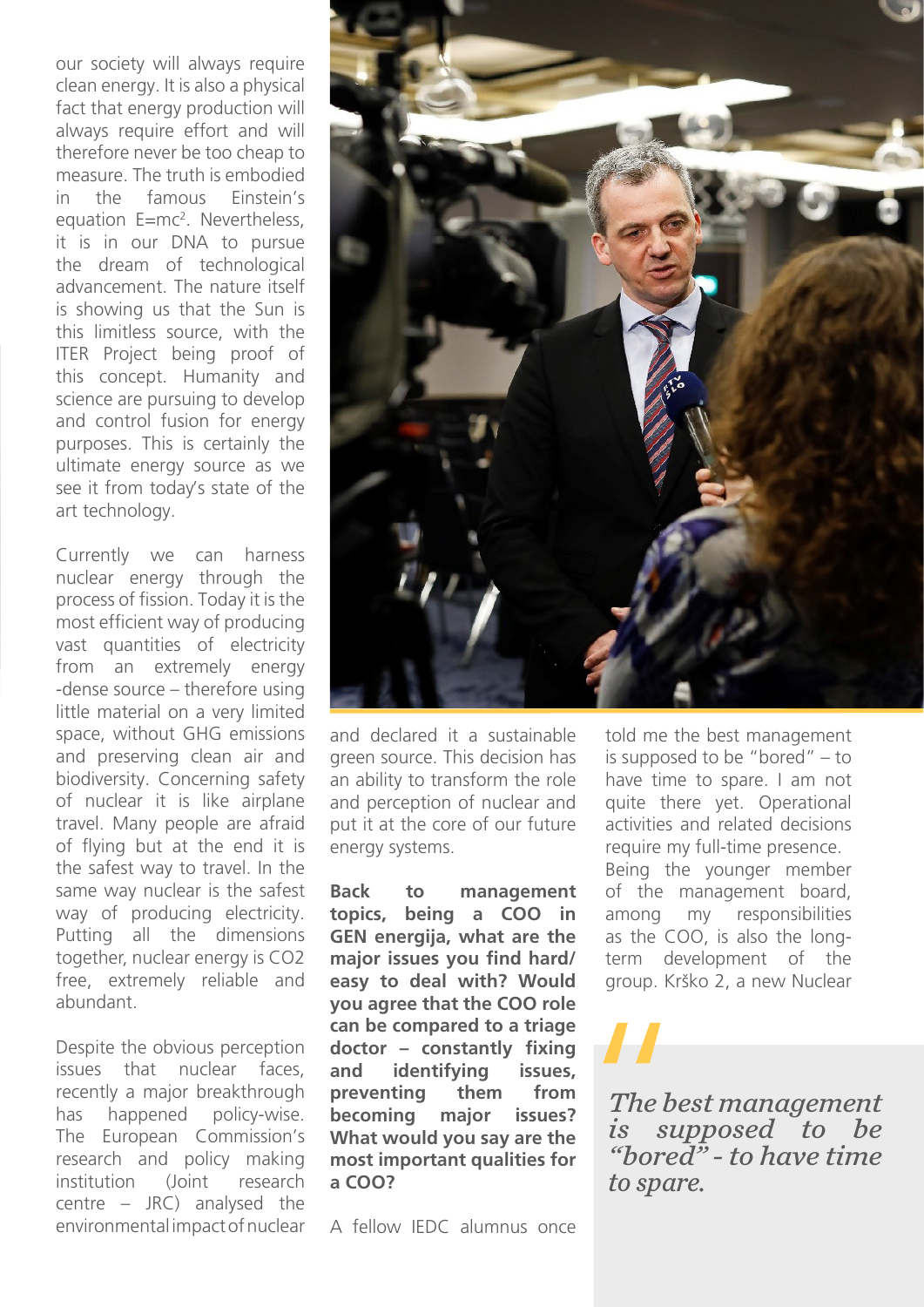power plant (JEK2) and other projects, related to green transformation, are at the core of my work. Working on JEK2 is exceptionally challenging, but also rewarding.

My attention is also devoted to business culture management. Our group consists of different subsidiaries with different business models and cultures, but in the end it all comes down Be careful what you wish for… your dreams might come true. I believe that mine have. I have a loving wife and two children on their way to adulthood. Living in a green environment in close proximity to my work. Besides my professional activity this is where I search for my purpose, where I find harmony: family. work, nature …

**You used to live in** 



to the same lifeblood running through our veins – electricity. NEK has a distinct and stable safety culture while at GEN-I flexible and adaptational culture enables successful functioning in an everchanging daily market environment. Mixing these different cultures would be very undesirable. Understanding and managing different cultures is an important quality of a COO in a group like GEN.

**Behind a fulfilled person there is usually a strong support system, i.e. family and friends. How do/did you manage so far to manage it all? Quoting a very famous musician: "You can't always get what you want…", can you?**

**Luxemburg and in Austria. Now, looking back at that experience, would you say you miss it and why/why not? Would you wish for your children to go study/**

#### **work abroad and why?**

I have spent 7 years abroad. Both Luxembourg and Vienna are great places to live with highest living standard you can imagine. I had an opportunity to meet, work and live with people from all around the world. That was an exceptional experience I will cherish for life. Because of the aspirations back home I have never doubted my next steps. It all came naturally including moving back home. The hardest part were the relations with colleagues and friends that I have built through the years and knowing that because of the physical distance it will all change. Eventually for the best.

Would I recommend my children to study, work abroad? They are probably unintentionally being programmed to follow my steps :) But it is up to them to decide.

**Last but not least, do you still keep in touch with your IEDC classmates? Do you manage to get together (\*not taking corona**